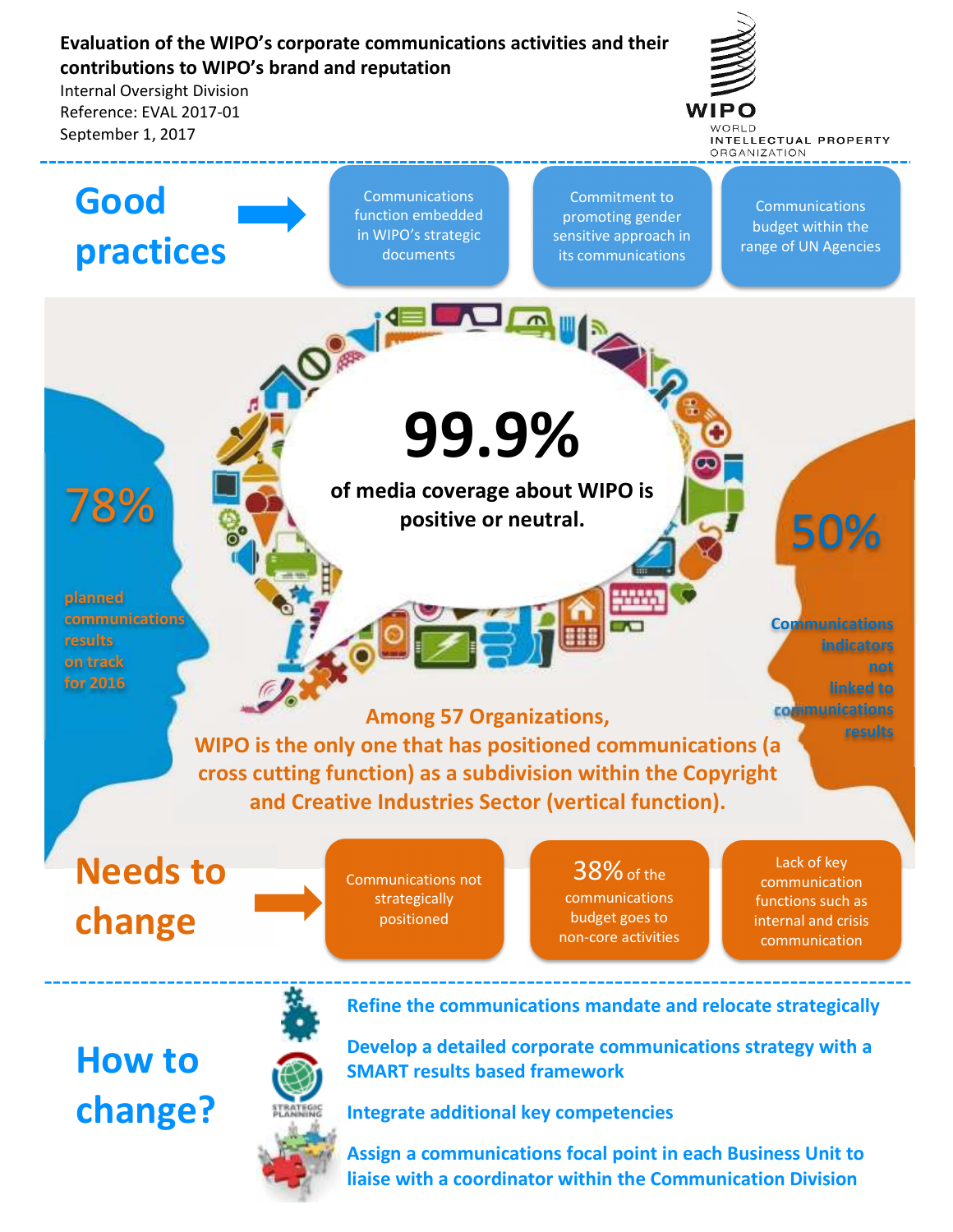## **TABLE OF CONTENTS**

| 1.  |                                                                                                                                        |  |  |
|-----|----------------------------------------------------------------------------------------------------------------------------------------|--|--|
| 2.  |                                                                                                                                        |  |  |
| (A) |                                                                                                                                        |  |  |
| (B) |                                                                                                                                        |  |  |
| (C) |                                                                                                                                        |  |  |
| (D) |                                                                                                                                        |  |  |
|     |                                                                                                                                        |  |  |
| (A) | RELEVANCE: DOES THE CURRENT GOVERNANCE SYSTEM AND<br>OPERATIONAL STRUCTURE FACILITATE ACHIEVEMENT OF MEDIUM-TERM                       |  |  |
| (i) |                                                                                                                                        |  |  |
| (B) | EFFECTIVENESS: TO WHAT EXTENT HAVE THE COMMUNICATIONS                                                                                  |  |  |
| (i) |                                                                                                                                        |  |  |
| (C) | EFFICIENCY: HOW ECONOMICALLY HAVE RESOURCES ALLOCATED FOR<br><b>EXTERNAL COMMUNICATIONS ACTIVITIES BEEN CONVERTED INTO RESULTS? 28</b> |  |  |
| (i) | (ii) Resource allocation in synchronization with communication priorities30                                                            |  |  |
|     |                                                                                                                                        |  |  |
|     |                                                                                                                                        |  |  |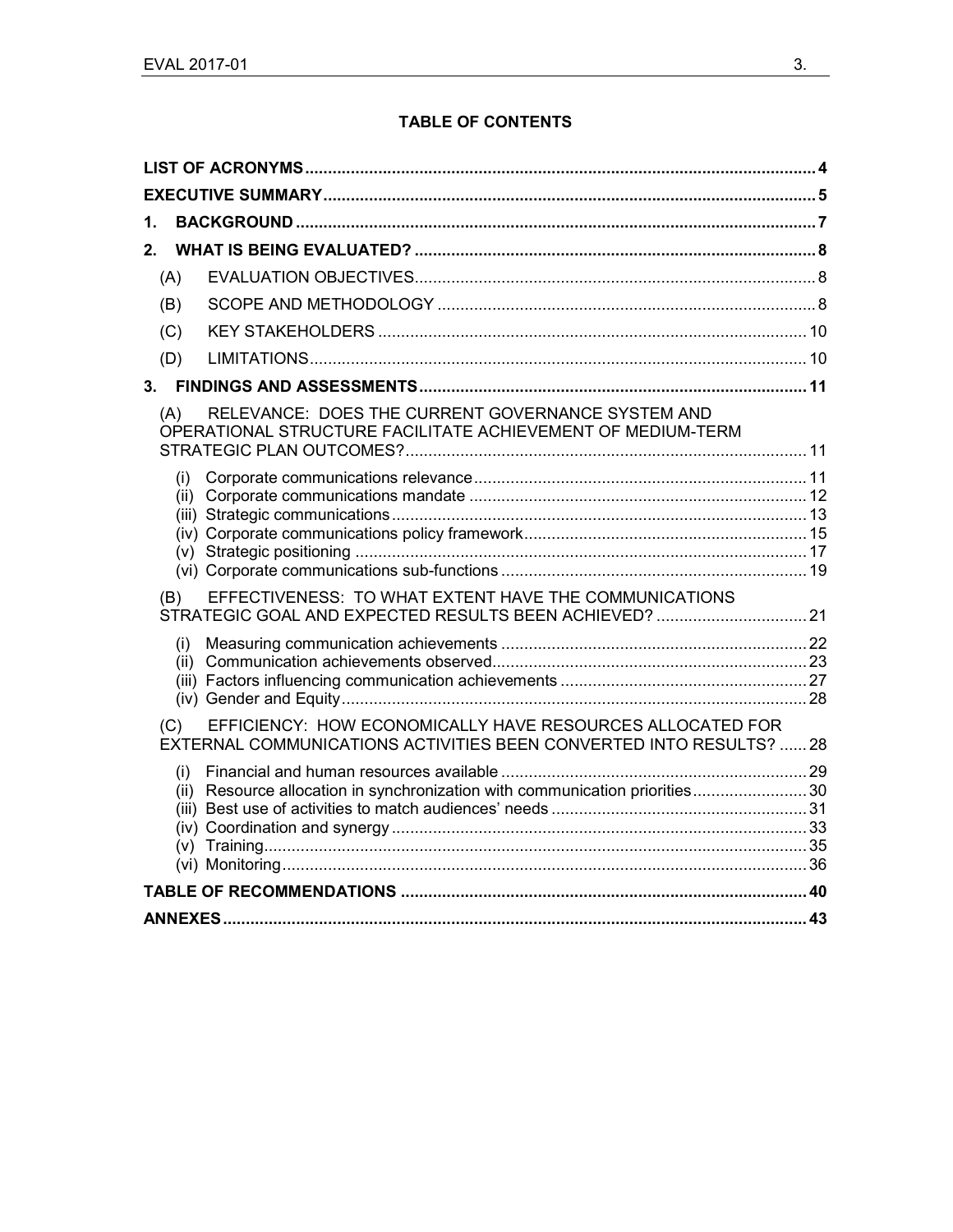## **LIST OF ACRONYMS**

| <b>BU</b>              | <b>Business Unit</b>                                |
|------------------------|-----------------------------------------------------|
| <b>CF</b>              | <b>Communications Function</b>                      |
| <b>DDG</b>             | <b>Deputy Director General</b>                      |
| <b>ER</b>              | <b>Expected Result</b>                              |
| <b>EUIPO</b>           | European Union Intellectual Property Office         |
| <b>HRMD</b>            | Human Resources Management Department               |
| IC                     | <b>Information Circular</b>                         |
| <b>ICS</b>             | <b>Individual Contractor Services</b>               |
| <b>IGO</b>             | Inter-governmental Organization                     |
| <b>IOD</b>             | <b>Internal Oversight Division</b>                  |
| IP.                    | Intellectual Property                               |
| <b>IPO</b>             | Intellectual Property Office                        |
| <b>JIU</b>             | Joint Inspection Unit                               |
| <b>MOs</b>             | Multilateral Organizations                          |
| <b>MTSP</b>            | Medium-Term Strategic Plan                          |
| <b>ODG</b>             | Office of the Director General                      |
| ΟI                     | Office Instruction                                  |
| P&B                    | Program and Budget                                  |
| <b>PCT</b>             | The Patent Cooperation Treaty                       |
| <b>PIs</b>             | Performance Indicators                              |
| <b>PPR</b>             | Program Performance Report                          |
| <b>RBM</b>             | Result-based Management                             |
| <b>RG</b>              | Reference Group                                     |
| $\overline{\text{SG}}$ | <b>Strategic Goal</b>                               |
| <b>SMART</b>           | Specific, Measurable, Attainable, Realistic, Timely |
| <b>SMT</b>             | Senior Management Team                              |
| <b>SRP</b>             | <b>Strategic Realignment Program</b>                |
| <b>UN</b>              | <b>United Nations</b>                               |
| <b>USA</b>             | <b>United States of America</b>                     |
| UK                     | <b>United Kingdom</b>                               |
| <b>WIPO</b>            | The World Intellectual Property Organization        |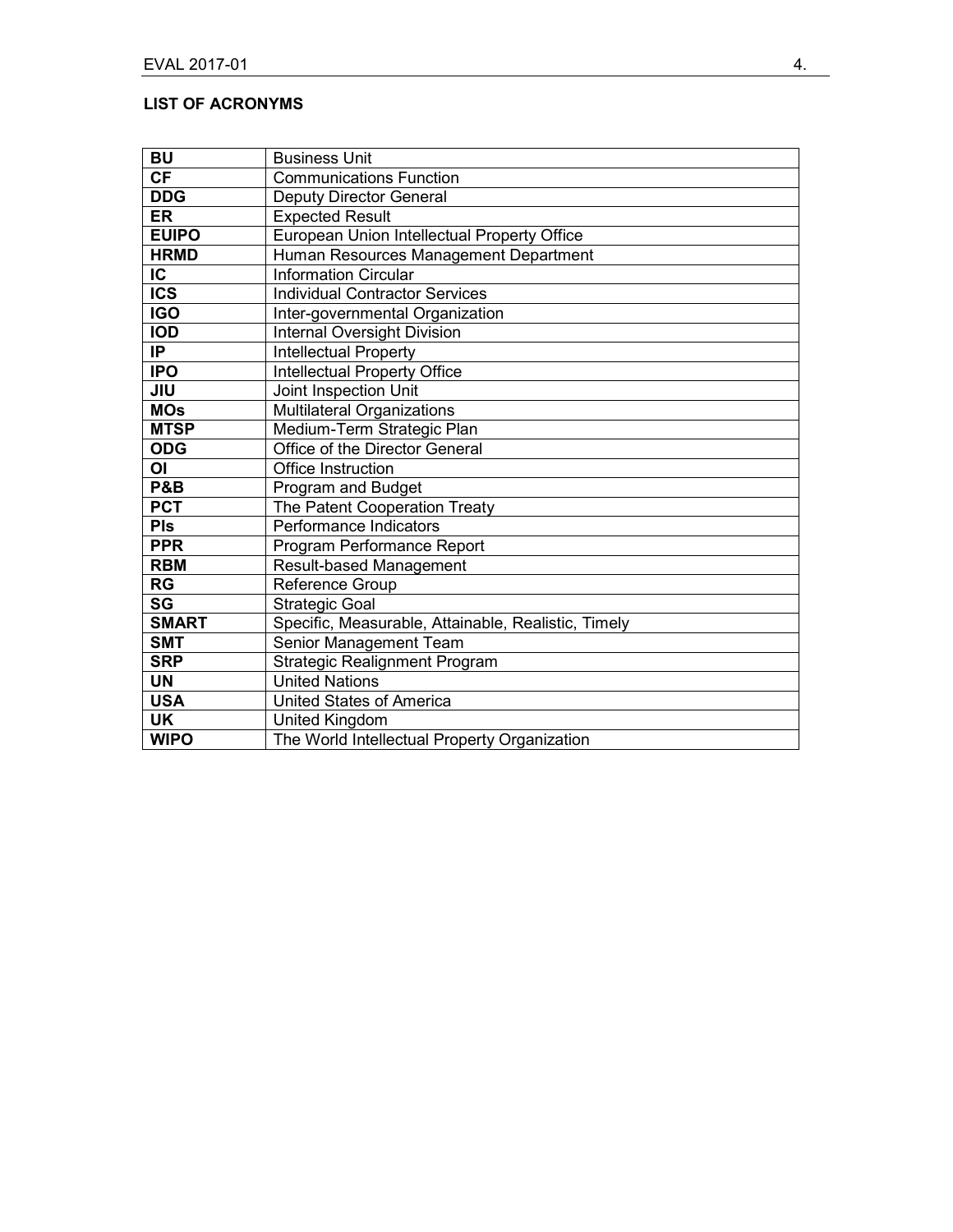#### **EXECUTIVE SUMMARY**

1. This report presents results of the evaluation of WIPO's corporate communications activities and their contributions to WIPO's brand and reputation. The evaluation was conducted between March and July 2017. It included interviews with 79 staff members; 11 Permanent Missions Representatives; seven journalists; and three Intellectual Property Offices (IPOs); a focus group discussion with 16 United Nations (UN) Agencies communications professionals; internal and external surveys; desk reviews of documentation, monitoring data, media and financial analyzes. Some of the key evaluation findings and conclusions include:

### 2.  $RELEVANCE<sup>1</sup>$ :

(a) While WIPO communications function is embedded in the Medium Term Strategic Plan (MTSP) and the Program and Budget (P&B) documents, in the current decentralized<sup>2</sup> communications setting, the strategy and results framework are insufficient to guide the work of WIPO's corporate communications.

(b) The Business Units (BUs) do collaborate with the Communications Division (CD). However, the CD's role as the lead in harmonizing WIPO's communications remains unclear. The evaluation found that among 57 Organizations including IPOs, UN Organizations and other Multilateral Organizations (MOs), WIPO was the only Organization that has positioned a cross cutting function (CD) as a subdivision of a vertical function (Copyrights and Creative Industries Sector). As a result, the CD is not strategically positioned within the Organization, limiting its capacity to harmonize internal and external communications.

(c) The absence of an overarching communications' policy coupled with a very high number of policies, procedures, and guidelines has resulted in overregulation of the communications practices.

#### 3. EFFECTIVENESS<sup>3</sup>:

(a) The 10 Performance Indicators (PIs) supporting the Expected Results (ERs) of Strategic Goal (SG) VIII- communications are 78 per cent "on track". Fifty four per cent of the 50 PIs linked to communications activities across the Organization aimed to achieve results at the outcome level. Furthermore, WIPO increased its visibility and awareness among key stakeholders.

(b) Conversely, the current communications results framework was found to cover only partially the full scope of WIPO's communications activities, as it does not consider the communications activities conducted in the BUs. The PIs were found to be under-measuring the potential results in communications and were, therefore, unable to fully describe the possible achievements of all communications activities. The factors facilitating and hindering communications achievements were found to be mainly internal.

#### 4. EFFICIENCY<sup>4</sup>:

(a) The CD budget for communications activities was found to be comparable to UN Agencies but appears higher due to the inclusion of non-communication sub-functions

 $\overline{a}$ 1 Communication strategy consistent with priorities/needs of countries, clients and beneficiaries.

 $2$  Thirty-eight budgeted post working for the Communications Division and 76 staff members including ICS having a part time communication role.<br>3. Achievement of communication

Achievement of communication strategy goals and results.

<sup>&</sup>lt;sup>4</sup> Resources converted into results.